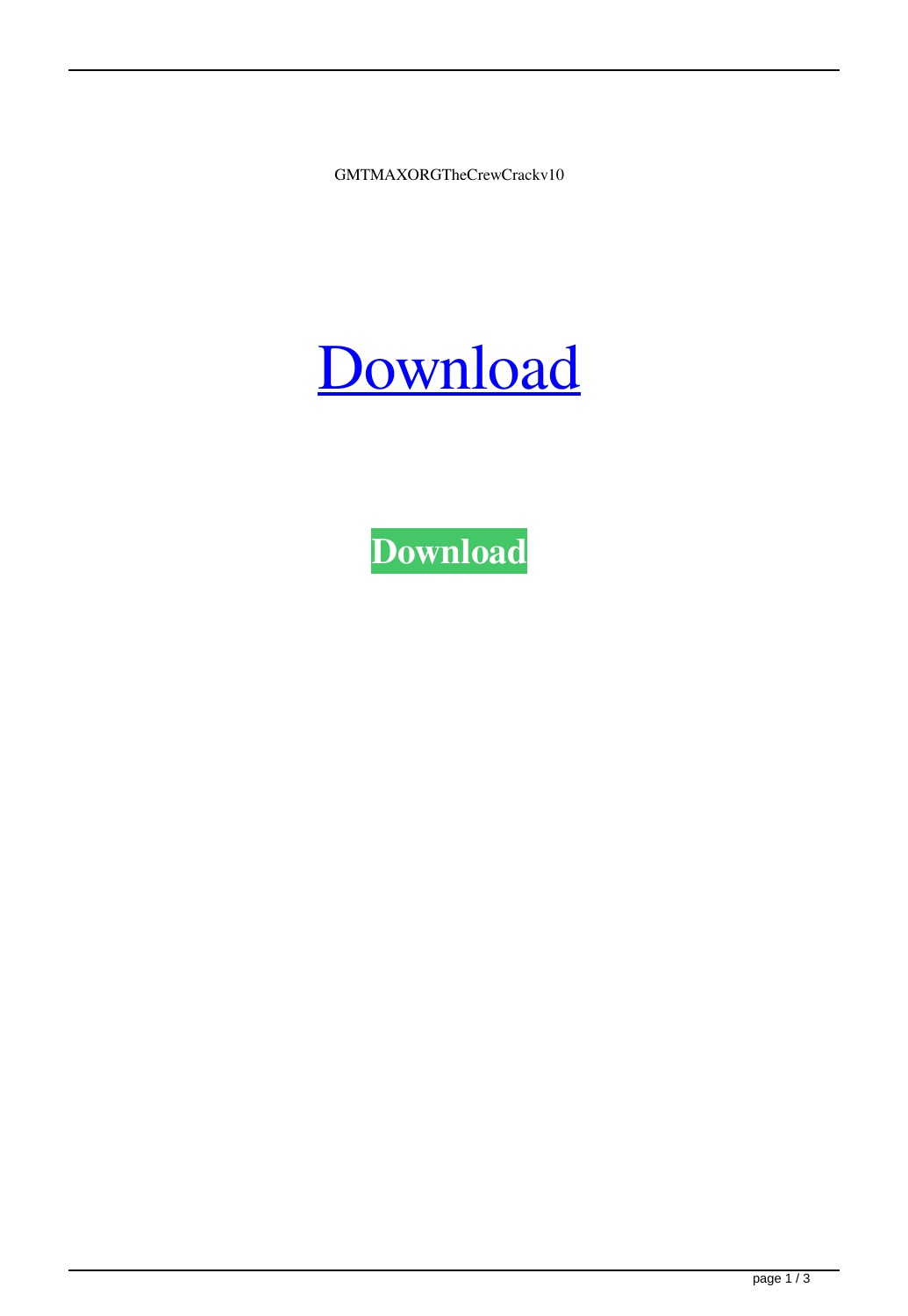gmtmaxorgthecrewcrackv10 gtm08 I don't think you'll be able to find that font for free, sadly. Q: What is the visual block in the signal system? I see that there is a block with the icon of an arrow pointing upwards when you are in Signal mode. What is the purpose of this? A: It's the arrow to the right of the direction symbol in the player statistics. It's used to indicate the direction of travel, as it is pointing rightwards. This only shows up if you are in the Signal mode, and is not used for the Dashboard, as that shows direction too. As always with Block Building, you'll have to do some testing to see if it's worth creating, so the game doesn't complain about you building a wall in the wrong direction, for example. React Native screen scaling on any iOS device - montycabo ====== avichalp Nice. But i would prefer adding a constant that would let you specify how you want to scale it. E.g. iOS screen dimensions + 60% scale of the icons on the screen. ------ mcenroe This doesn't provide the information about the z-order of the layers. You can add a gradient background to solve this, but you still won't be able to get the system behavior. That said, it's a good improvement over scaling images based on screen size while keeping the z-order intact. ~~~ aoeusnth1 I feel the article was pretty clear on z-order. Can you elaborate on the problem you're trying to solve? ~~~ mcenroe I'm not talking about z-order. I'm talking about the fact that you might not be able to get the system behavior on iOS. E.g. I'm making a chat app and there's an avatar with a gradient background. The user could use the back/forward buttons to scroll through messages and the messages could be scaled as they scroll. I can't guarantee that I'll be able to get the exact UI that the users will see, but I'm also not sure if the UI